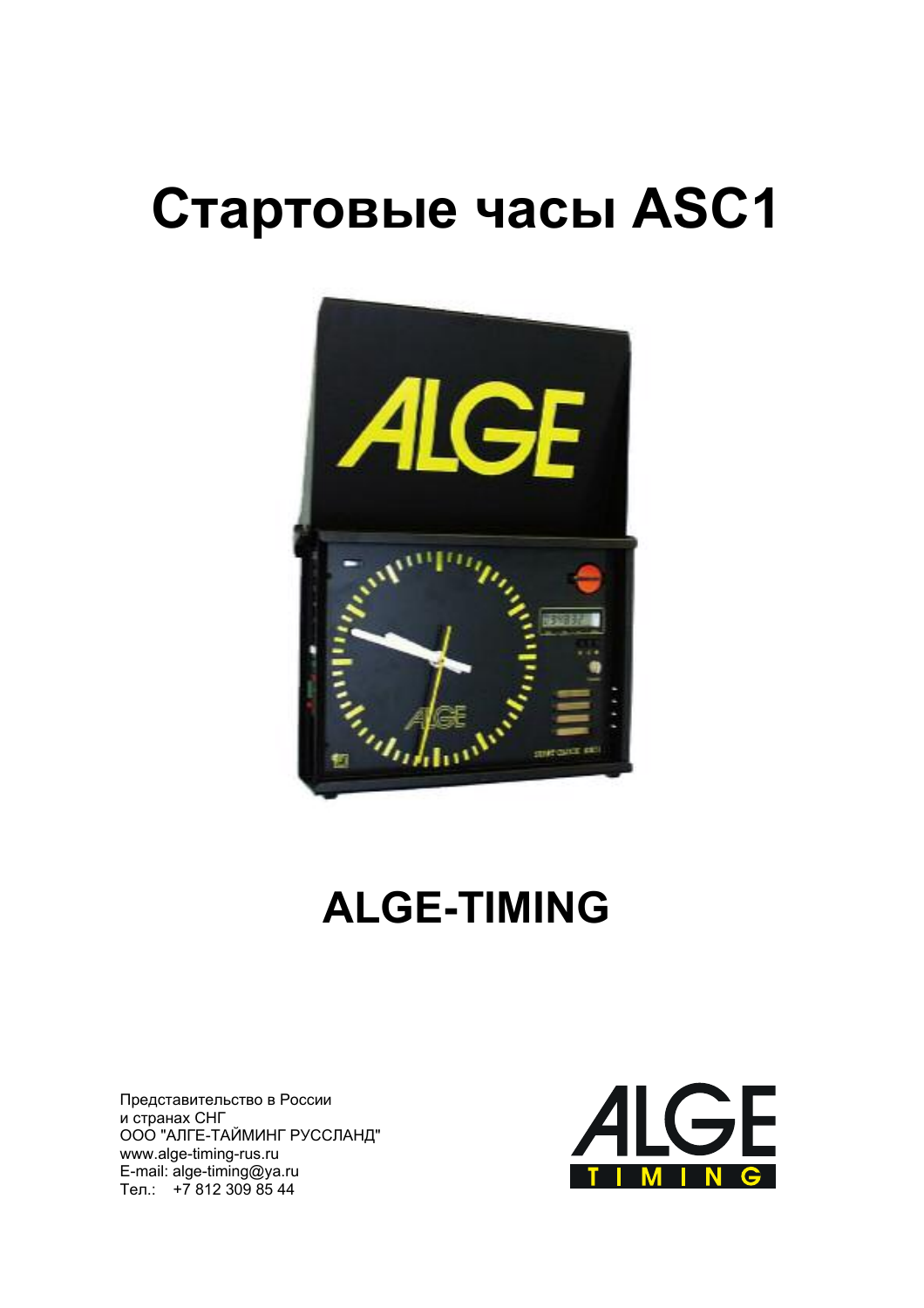## Инструкция по эксплуатации стартовых часов ASC1

| Подключение внешних устройств   |  |
|---------------------------------|--|
| Стандартные программы:          |  |
| Описание переключателя функций: |  |
| ОПИСАНИЕ ИНТЕРФЕЙСА             |  |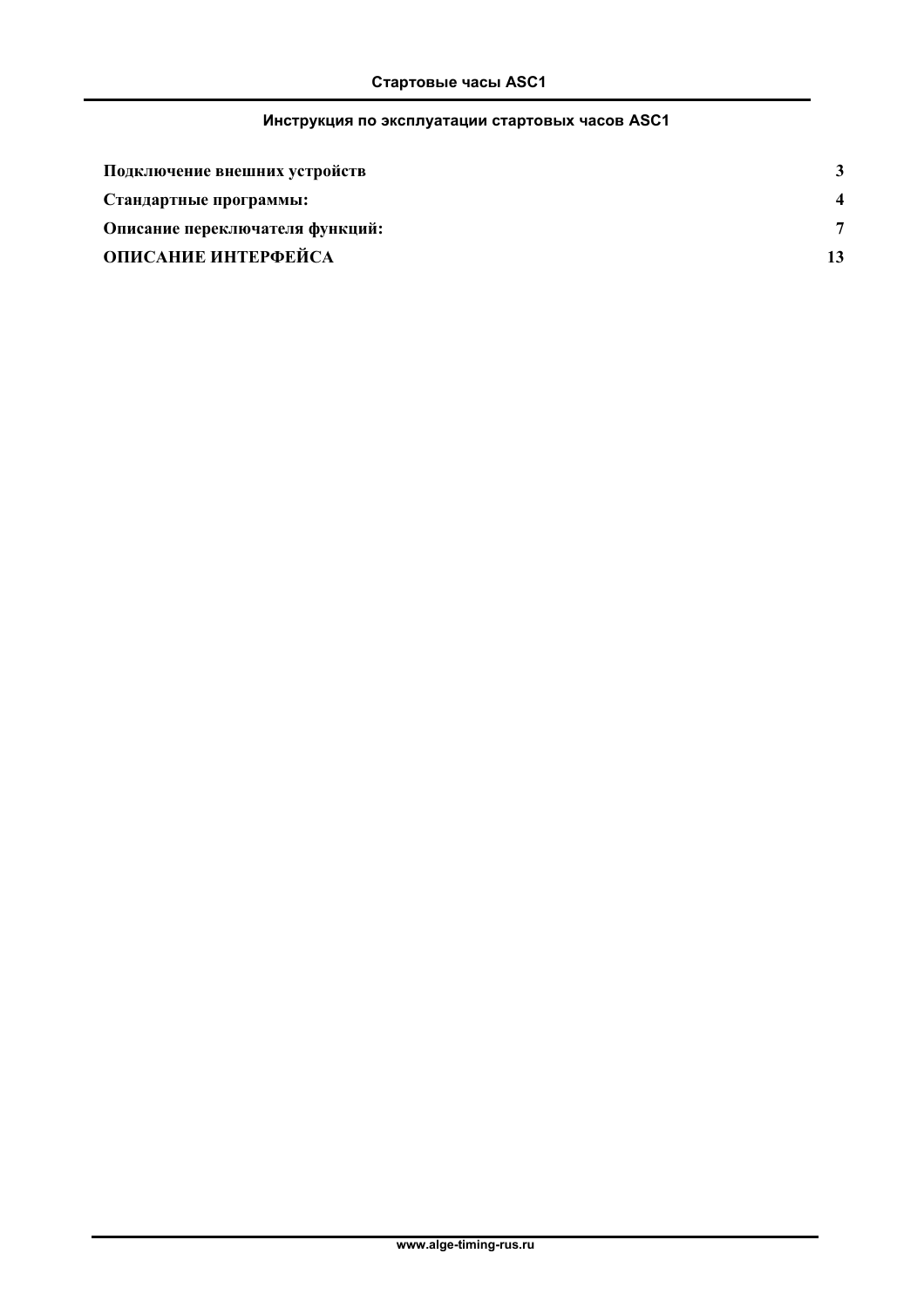#### Подключение внешних устройств

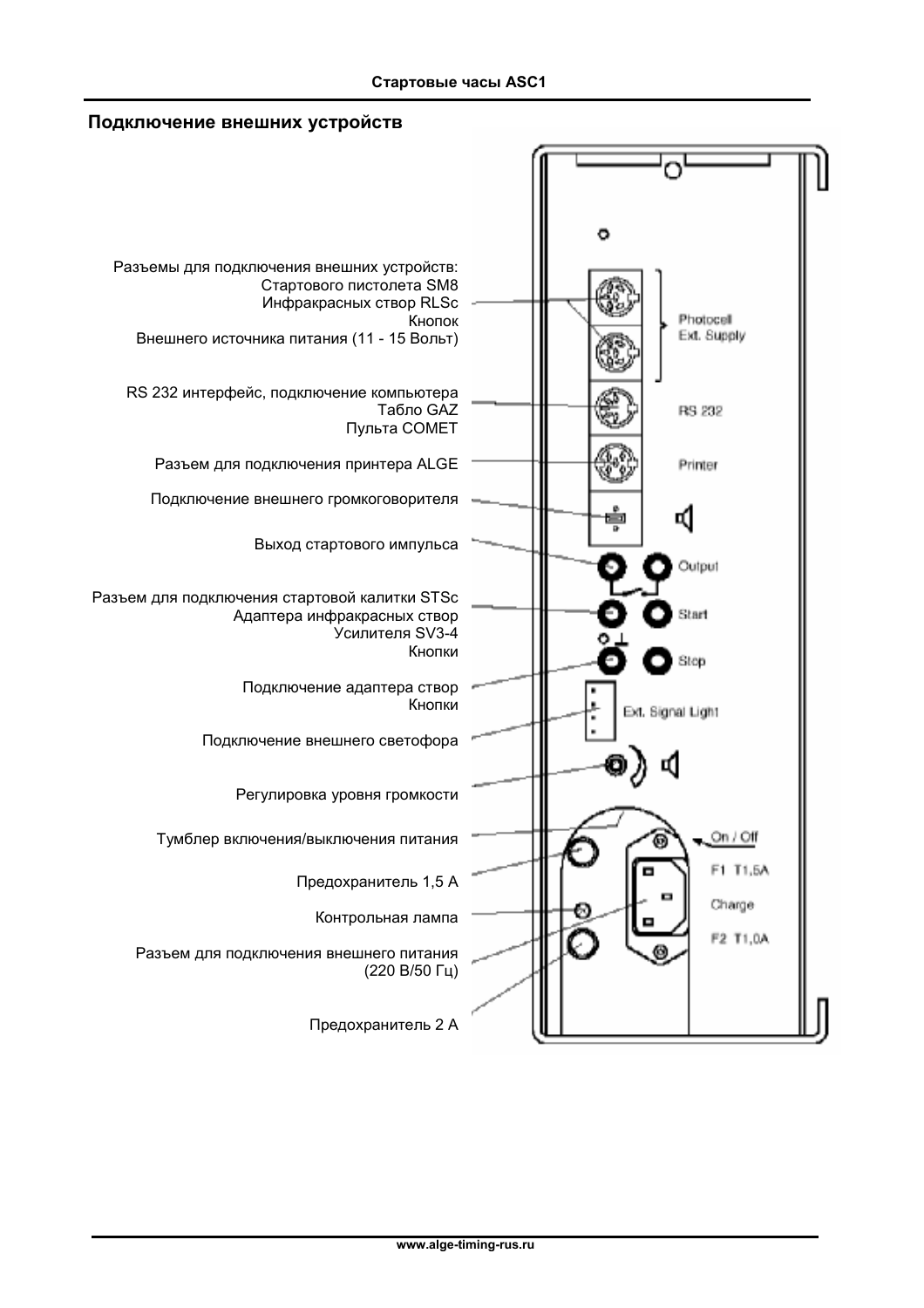#### Стандартные программы:

Стартовые часы ASC1 имеют 8 стандартных программ. Эти программы могут изменяться пользователем и сохранятся в памяти пока не выбрана другая программа.

Для изменения стандартной программы установите переключатель функций в требуемую позицию. Используйте клавиши (+,-,\*), чтобы изменить параметры.

Время Задержки:

Время задержки для каналов времени во всех программах одинаково:

Канал 1 (старт)....................... 0.50 секунд Канал 2 (финиш).................... 0.12 секунд Канал 3 (промежуток)............ 0.12 времен

Задержки могут быть изменены (смотри функцию А).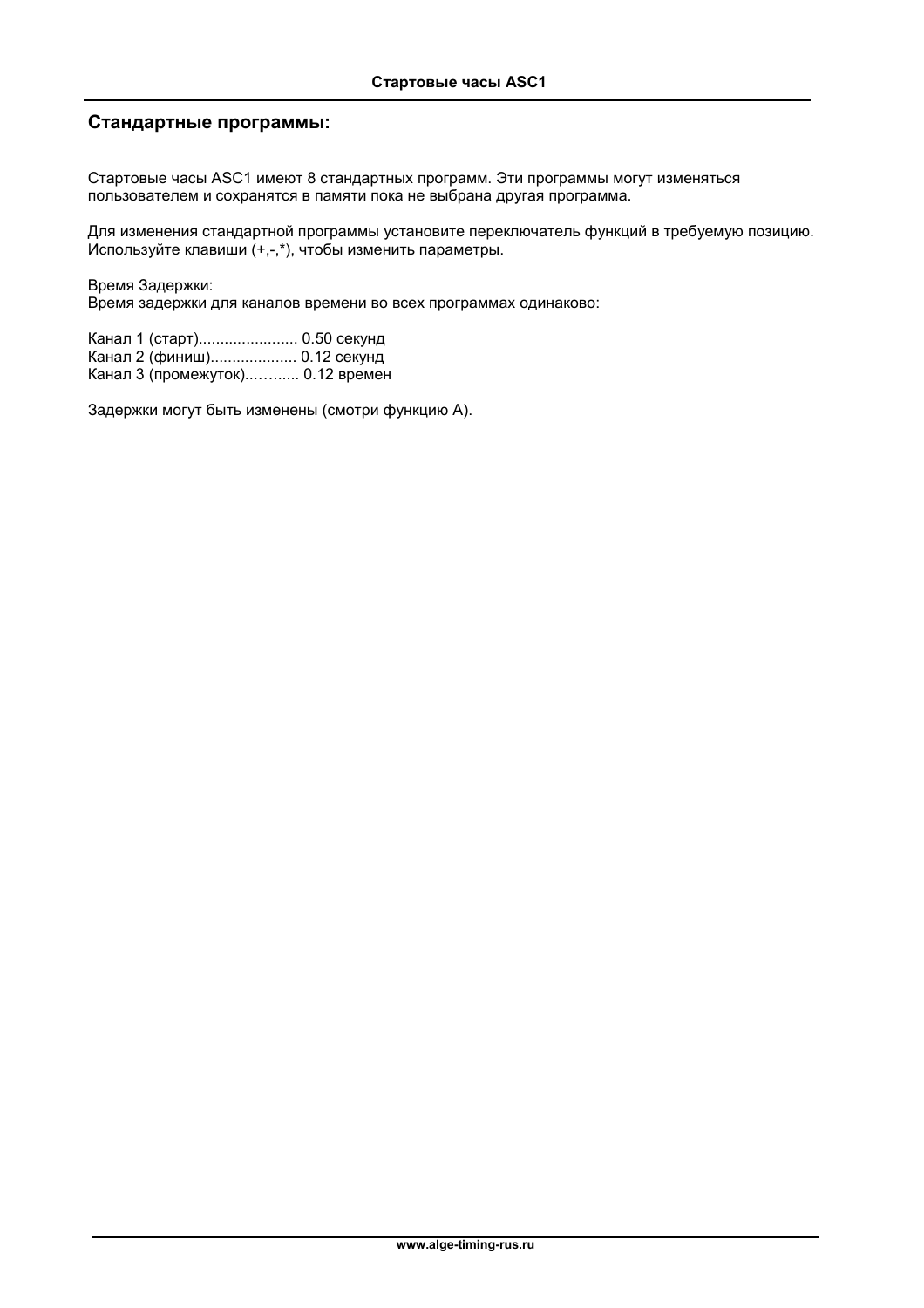Включение стартовых часов.

После включения стартовых часов вы должны установить часы и ввести номер программы.

Пример:

Время 14.23 Стартовые часы выключены и показывают аналоговое время 5:24.20. Выбрана программа 1 горные лыжы.

Включите часы.

\*\* Дисплей показывает "SUSANNE", "ALGE", "UHR STEL"; секундные и минутные стрелки поворачиваются 2 раза. "UHR STEL" означает установка часов.

Нажмите кнопку "\*". Дисплей показывает последнее сохраненное время.

\*\* Дисплей показывает "17:34:00". Первая цифра мигает.

Используйте кнопку ввода (14:25:00). "+" для установки времени

"-": уменьшение

- : для перехода на одну цифру направо
- "\*" и "-" вместе для перехода на одну цифру налево
- Первая цифра установлена "1" нажмите (\*).

\*\* На дисплее "17:34:00" мигает "7".

- Три раза нажимаем "-", затем "\*", "-", "\*" и "+".

\*\* Дисплей показывает по порядку 16:34:00 15:34:00 14:34:00 - 2 цифра мигает 14:34:00 14:24:00 третья цифра мигает 14:24:00 14:25:00 четвертая цифра мигает - Нажмите "\*"

\*\* Дисплей покажет "17:34:00 А"

"А" -аналог и значит, что сейчас вам нужно ввести время аналоговых часов. Для этого примера это было бы «17:36:02» (секундная и минутная стрелки переместились на две позиции)

-введите аналоговое время "17:36:22" (сделайте это так же как "14:25:00") и после этого нажмите "\*". \*\* Экран продолжает показывать аналоговое время, т.к. сначала секундная а затем минутная и часовая стрелки переместятся на 14:25:00 (2:25:00 pm). После этого экран и аналоговые часы показывают время дня (экран мигает).

- Подтвердите "\*" если время дня показано правильно, иначе нажмите "-". Если вы нажали "-" вам нужно заново ввести время синхронизации и время аналоговых часов. Если Вы подтверждаете "\*" экран показывает:

\*\* "SYNC A", стартовые часы готовы к синхронизации с остальными приборами хронометража.

- Стартовые часы могут синхронизироваться двумя путями:

- нажатием кнопки "\*"
- получением стартового импульса

как только вы нажмете "\*" или подадите стартовый импульс

\*\* экран показывает "CLEAR".

- Все стартовые и финишные (стоповые) импульсы сохранены в памяти

- для старта новой гонки нажмите "\*" чтобы очистить память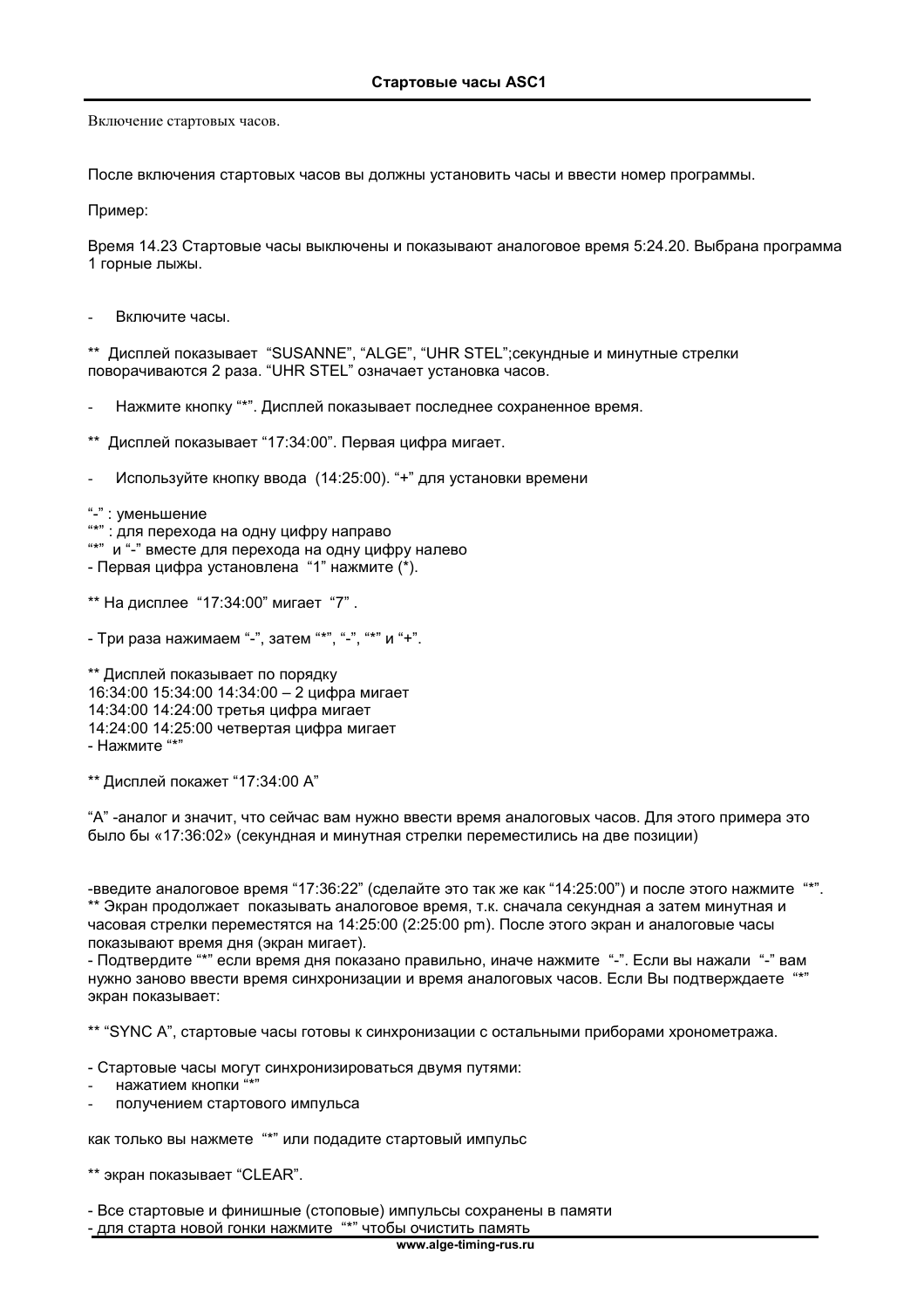- для сохранения данных в памяти нажмите "+" или "-" В памяти может хранится до 1500 времен (результатов). \*\* Дисплей показывает: при нажатии (\*) "SURE" при нажатии (+) или (-) "SPEICH"

- если экран показывает "SURE" и вы хотите очистить память нажмите - "\*". \*\* "CLEARED" на экране означает, что память очищена

\*\* Дисплей показывает "PROGR 0". Цифра мигает. Показывается номер программы которую вы использовали в последний раз (в этом примере 0).

- кнопками "+,-,\*" выберете программу.

- "+" .... нумерация вверх
- ........ нумерация вниз

\* ...... подтверждение выбора программ

Для программы 1 нажмите "+" и подтвердите - "\*".

\*\* Стартовые часы готовы и начнут к работе и начнут обратный отсчет времени за 10 секунд до начала следующей минуты.

Показания экрана зависят от выбранной (установленной) функции.

Т.е. переключатель функций установлен на 0 .... дисплей показывает «бегущее» время Функция F .... экран показывает время на интервалах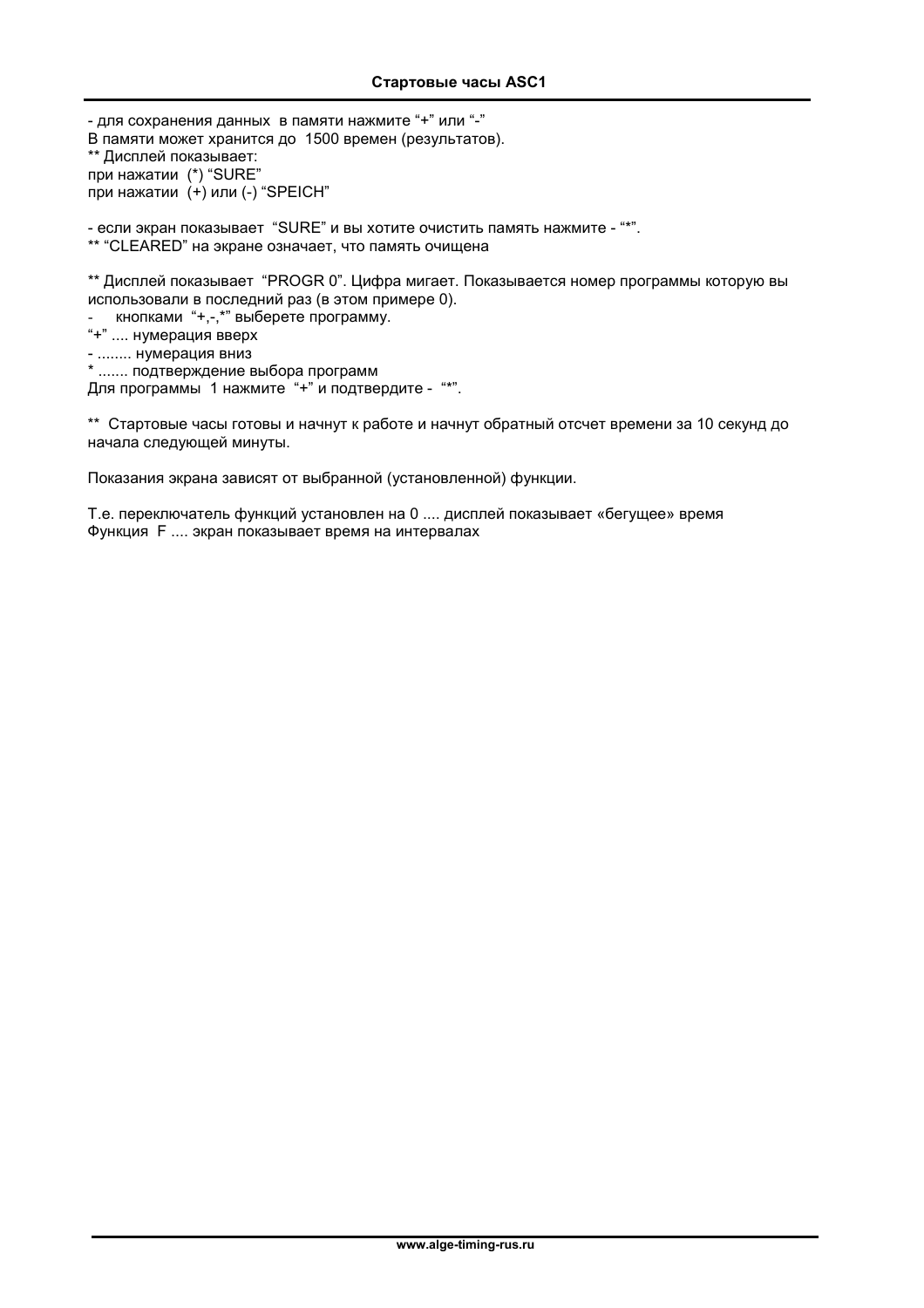## Описание переключателя функций:

Переключатель имеет 16 позиций. Положение переключателя контролируется на дисплее.

Пи каждом включении и выключении стартовых часов необходимо установить переключатель правую позицию.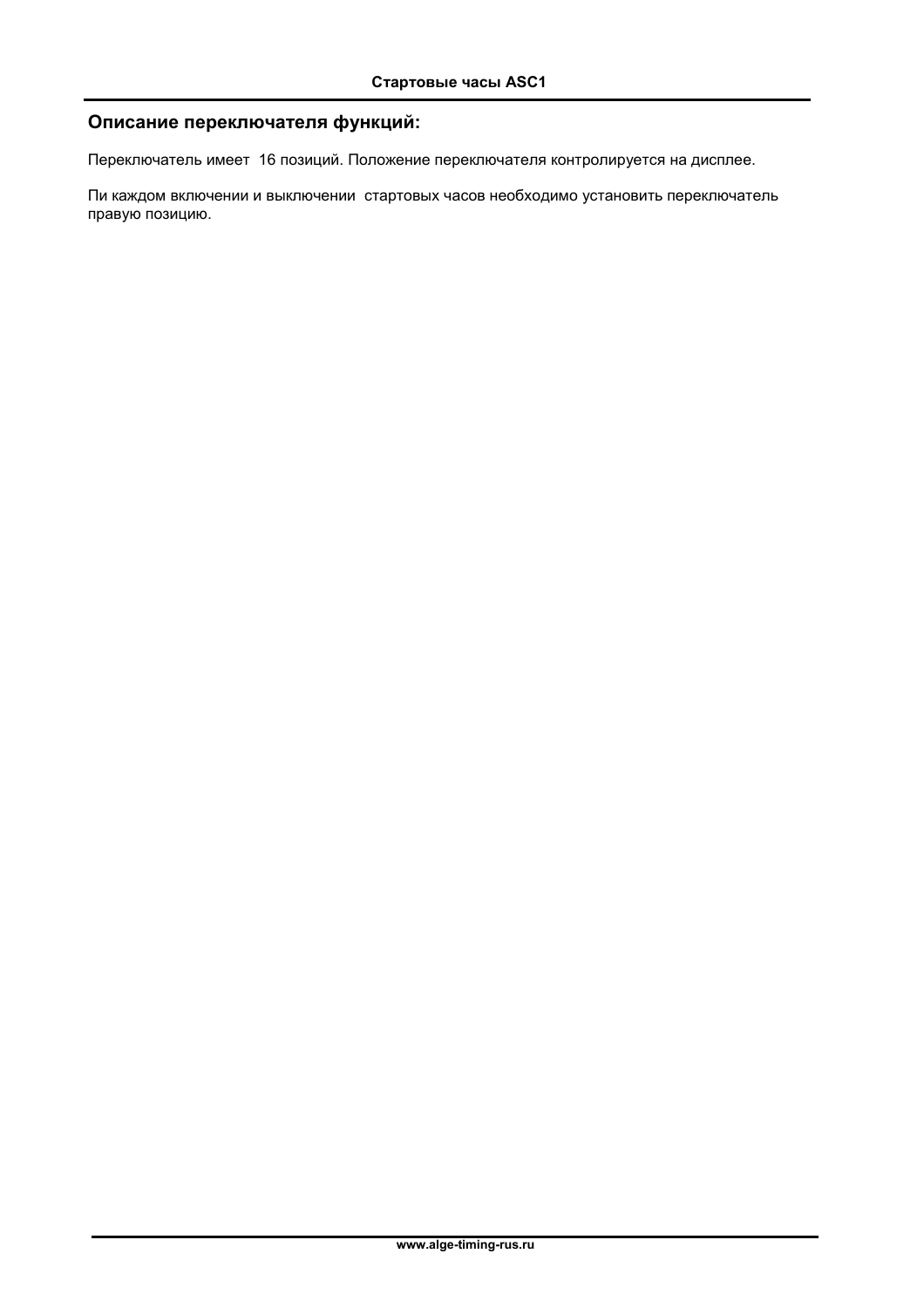#### Функция 0

#### Экран показывает время дня

Кнопкой "\*" можно выбрать один из двух вариантов

- показ времени дня на экране. После каждого старта 10 секунд экран показывает время дня (интервал) между стартом участника и стартовым сигналом (LEAD TIME) или между стартовым сигналом и стартом участника (LAG TIME).
- Включение или выключение кодового замка.

Стартовые часы могут быть зашишены кодом. Никто не может изменить используемую программу без ввода кода (код 2002).

Установите переключатель функций в положение 0.

Нажмите "\*"

Экран показывает "code 0000" Если вы введете код "2002", включается кодовая защита. Для снятия защиты - повторите процесс ввода кода.

В случае использования кодовой защиты, вам нужно вводить код для каждого изменения используемой программы.

Пример: кодовая защита включена, а заданное время интервала должно быть изменено с 1:00 до  $0:30$  мин.

- 1 Переключатель функций установить в поз. "В". Экран показывает "COUNT GO "
- 2. Нажмите "\*", экран показывает "code 0000'
- 3. Введите код "2002"
- 4. Подтвердите "\*"
- 5. Измените время интервала на 0:30 мин.
- 6. Для активации кода установите переключатель функций в другую позицию.

#### Функция 1 Экран показывает время старта

Выберите один из двух вариантов нажатием "\*".

- экран показывает время старта последнего участника.

напр. 14:30:00. 12

если стартового импульса еще не было, экран показывает мигающее время дня.

- Вызов из памяти стартовых времен:

после нажатия "\*" экран показывает "DISPLAY". Нажатием "-" экран показывает первое из сохраненных памяти стартовых времен.

Если вы нажмете вначале "\*", а затем "+" экран покажет первое из последних сохраненных в памяти стартовых времен. Нажатием "+" или "-" экран показывает либо след. или предыдущее стартовое время. При нажатии "\*" экран вновь покажет последний из сохраненных стартовых импульсов.

#### Функция 2 Экран показывает время финиша

Выберите один из двух вариантов нажатием "\*".

- Показывается время последнего финиша напр. экран показывает "15:39:25. 17" если финишного импульса еще не было, экран показывает мигающее время дня.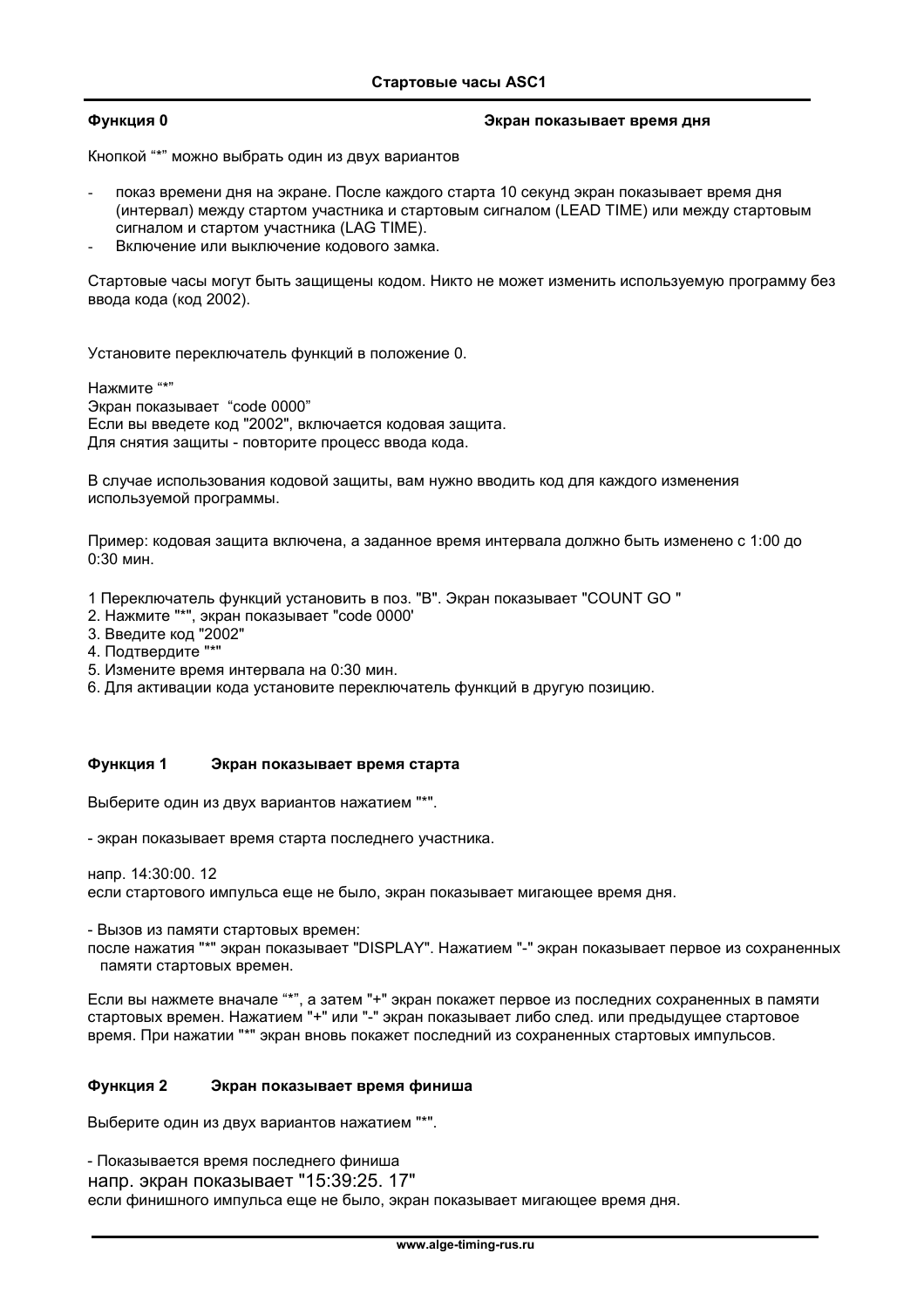- Вызов из памяти финишных времен:

после нажатия "\*" экран показывает "DISPLAY" Нажатием "-" экран показывает первое из сохраненных памяти финишных времен.

Если вы нажмете вначале "\*", а затем "+" экран покажет первое из последних сохраненных в памяти финишных времен. Нажатием "+" или "-" экран показывает либо след. или предыдущее финишное время. При нажатии "\*" экран вновь покажет последнее из сохраненных финишных времен.

#### Функция 3 Экран показывает промежуточное время

Выберите один из двух вариантов нажатием "\*".

- Показывается последнее промежуточное время напр. экран показывает "15:56:23. 67" если промежуточного импульса еще не было, экран показывает мигающее время дня.

- Вызов из памяти промежуточных времен после нажатия "\*" экран показывает "DISPLAY ". Нажатием "-" экран показывает первое из сохраненных в памяти промежуточных времен.

Если вы нажмете вначале "\*", а затем "-" экран покажет первое из последних сохраненных в памяти промежуточных времен. Нажатием "+" или "-" экран показывает либо следующее или предыдущей промежуточное время. При нажатии "•" экран вновь покажет последние из сохраненных промежуточных времен.

#### Функция 4 Время (интервал) между стартом участника и стартовым сигналом (LEAD TIME) или между стартовым сигналом и стартом участника (LAG TIME)

Выберите один из двух вариантов нажатием "\*".

Показывается либо последнее LEAD TIME либо LAG TIME

напр. экран показывает «-0:00:17»

если стартового импульса еще не было, экран показывает мигающее время дня.

- Вызов из памяти LEAD/ LAG времен:

после нажатия "\*" экран показывает "DISPLAY". Нажатием "-" экран показывает последнее из сохраненных в памяти LEAD/LAG времен.

Если вы нажмете вначале "\*", а затем "+" экран покажет первое из последних сохраненных памяти LEAD/LAG времен. Нажатием "+" или "-" экран покажет либо следующий либо предыдущее LEAD/ LAG время. При нажатии "\*" экран вновь покажет последнее из сохраненных LEAD/ LAG времен.

#### Функция 5 BREAK SWITCH ("CD RUN" or "CD STOP")

Во время соревнований вы можете остановить обратный отсчет в данной позиции.

Если Вы нажали кнопку "-" обратный отсчет остановиться, пока Вы не нажмете кнопку"+"

Дисплей показывает "CD STOP" или "CD RUN".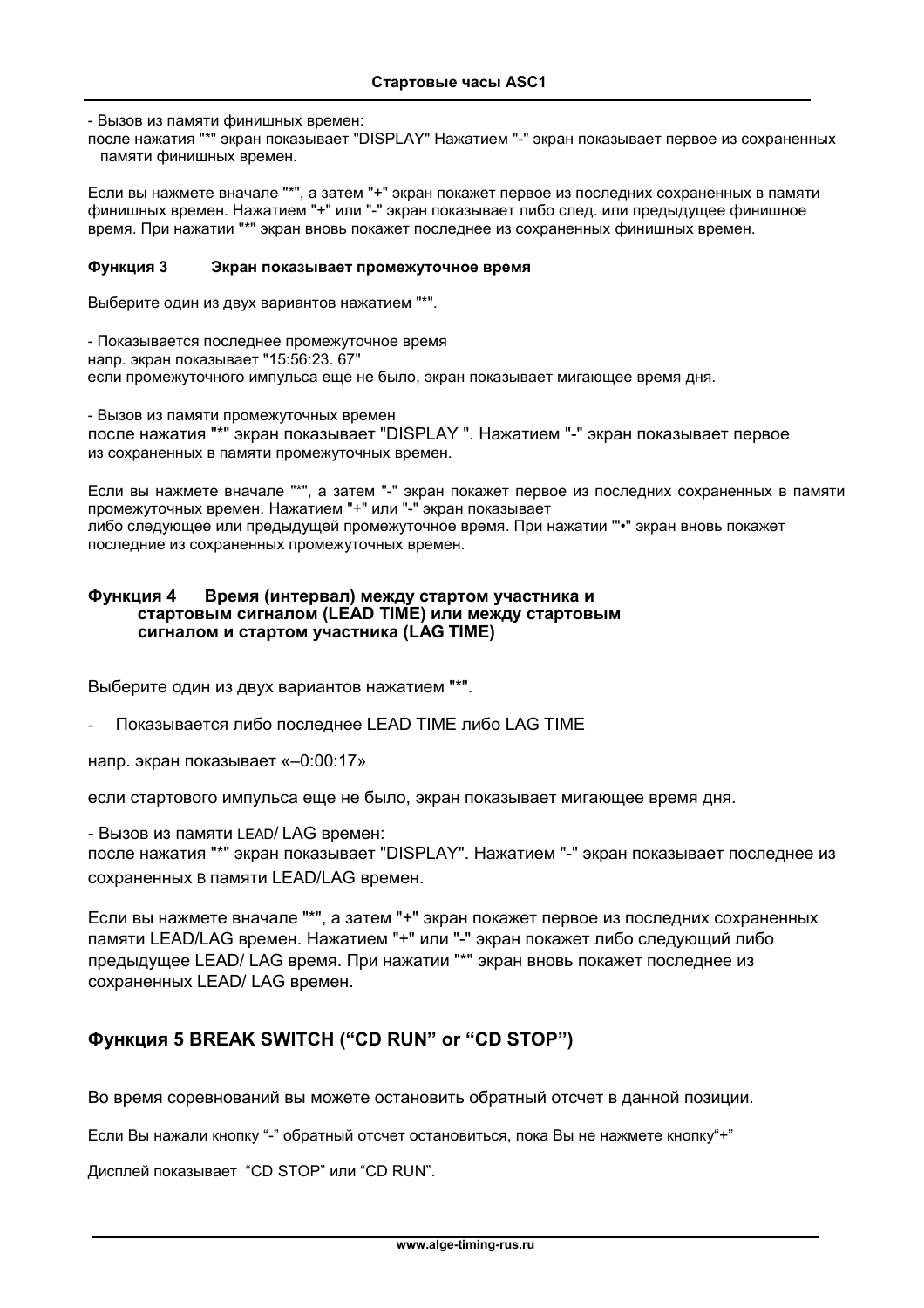После того, как обратный отсчет запущен, обратный отсчет запустится за 10 секунд перед следующей целой минутой.

#### Функция 6 Тестовая программа ("TEST-PRO")

Данная программа позволяет протестировать некоторые функции стартовых часов.

Если Вы установили все необходимые приспособления со стартовыми часами и стартовые часы не работает на пути, он предполагает работать Вы можете провериться для некоторых функций whith этой программы.

Все чеки показывают сначала текст. С "\*" Вы идете в следующий тест. с "+" Вы возвращаетесь к чек прежде.

Сначала показывается название теста. Нажатием "\*" запускается следующий тест, нажатием "+" вы возвращаетесь к предыдущему тесту.

"FUNC 6"

Тестирование переключателя функций. Нажатием "\*" программа тестирования запускается.

"TASTER"

Тестирование функциональных кнопок.

"Р" для "+", "-" для "-" и "Е" для "\*".

При нажатии "\*" дважды запускается следующий тест.

"DISPI AY"

Дисплей показывает все цифры от 0 до 9.

Заряд батарей "BATT HIGH" или "BATT OUT":

"BATT HIGH" - батареи заряжены и "BATT LOW" - батареи разряжены.

Тест спикера "LS TEST":

Подается звуковой сигнал высокий и низкий гудок.

Светофор "SIGNAL: G":

Светофор показывает красный или зеленый сигнал, дисплей показывает "г" для красного цвета и "G" для зеленого.

"PRINT"

Принтер делает тестовую распечатку.

## ФУНКЦИЯ 7 Принтер ("PR-AUSDR")

Все время хранятся в памяти и могут распечататься. При установке функционального переключателя в позицию 7 дисплей показывает каналы, для которых будут печататся результаты. е. д.: "С:1-2" .... печатается время для канала 1 и 2

"С:1А23" ... печатается время для всех каналов

**CHANNEL 1 .................. Стартовый канал**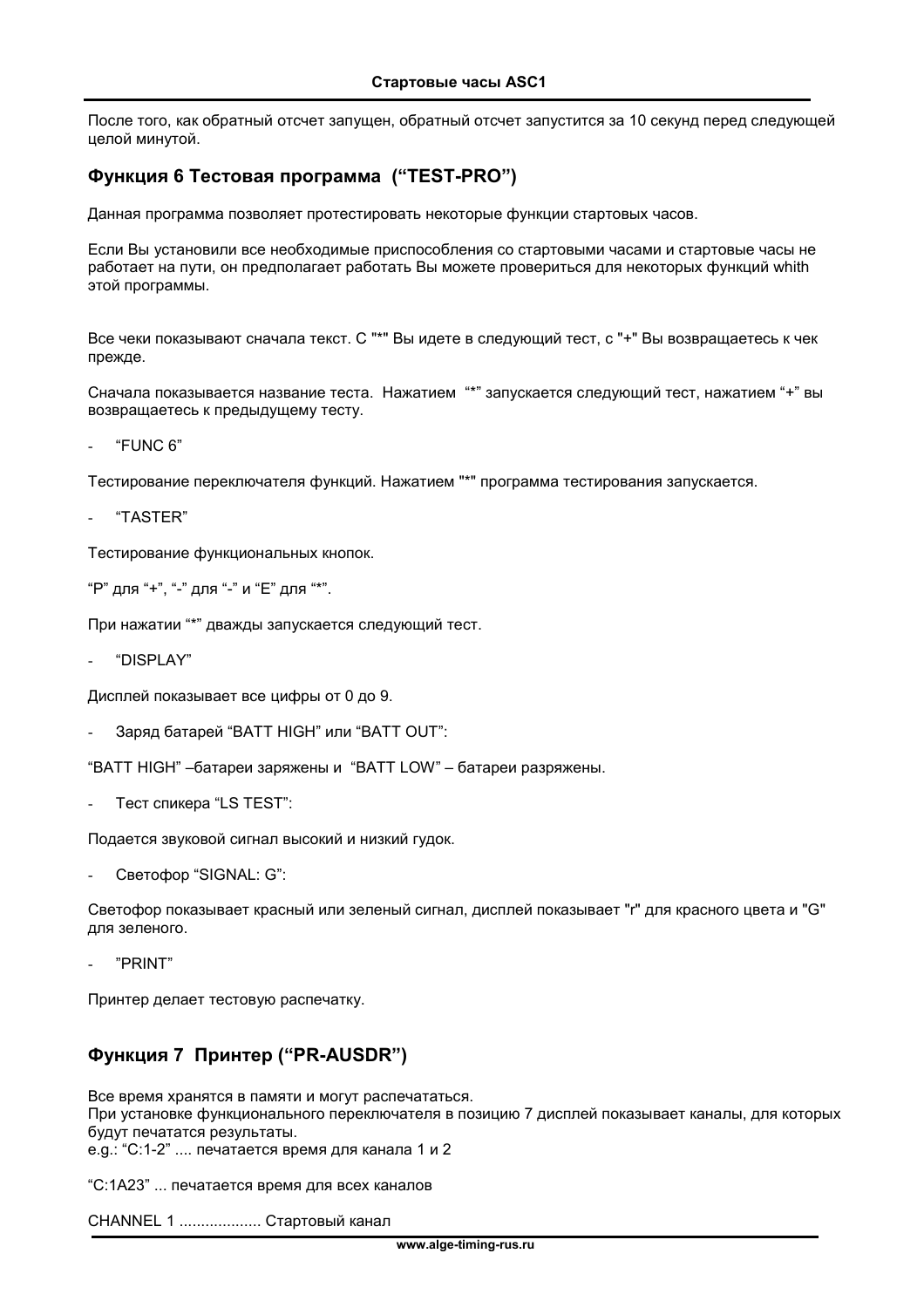CHANNEL A .................. Lead-, laq-время **CHANNEL 2 .................. Финишный канал CHANNEL 3 .................. Канал промежуточного времени** 

Мерцающий канал может включаться кнопкой "+", или выключатся кнопкой "-". Переход к установке следующего канала кнопкой "\*", возврат одновременным нажатием "-" и "\*".

После того, как Вы установили каналы, которые хотите напечатать, Вы должны ввести время вывода первого сохраненного результата.

Дисплей показывает "00:00". - Вам необходимы только времена с 10:25, введите "10:25".

Вы можете остановить печать переключая переключать функций в другую позицию.

#### ФУНКЦИЯ 8 ИНТЕРФЕЙС ("INTERFAC")

Стартовые часы ASC1 имеют RS 232 интерфейс для подключения компьютера, принтера, табло. Используя данную функцию вы можете изменить параметры интерфейса.

Стандартные параметры:

2400 бод, DC1/DC3, 8 бит данных, без бита четности Параметры могут быть изменены кнопками ввода:

- BAUDRATE: 300, 600, 1200, 2400, 4800 - HANDSHAKING: DC1/DC3 или DTR  $-$  8 DATA BIT: Не изменяется - NO PARITY: Не изменяется

#### Функция 9 Установки светофор ("CD: 10 :RT")

Данная функция позволяет запрограммировать светофор. Обратный отсчет до старта от 10 до 0 и от -1 до -10. Стартовый сигнал подается при переходе через 0.

С кнопкой "+" вы можете выбрать цвет. красный ................................... "RT" желтый ................................. "ҮЕ" зеленый ............................... "GR" светофор не работает....... " " Для перехода на следующею позицию нажмите "\*".

#### Внимание:

Необходимо ввести полный диапазон значений от 10 до 0 и до -10. Нельзя покидать установку пока не введен полный диапазон значений до -10.

Например дисплей показывает: "CD: 5: RT" светофор показывает 5 секунду перед стартом красным. нажмите "\* "CD: 4: RT" нажмите "+" "CD: 4: YE" светофор должен показывать желтым 4 секунду перед стартом.

#### Функция А Задержка ("ТОТ")

Время задержки в стандартной программе-: Канал 1 старт ................... 0.50 секунд Канал 2 финиш ................... 0.12 секунд Канал 3 промежуток ...... 0.12 секунд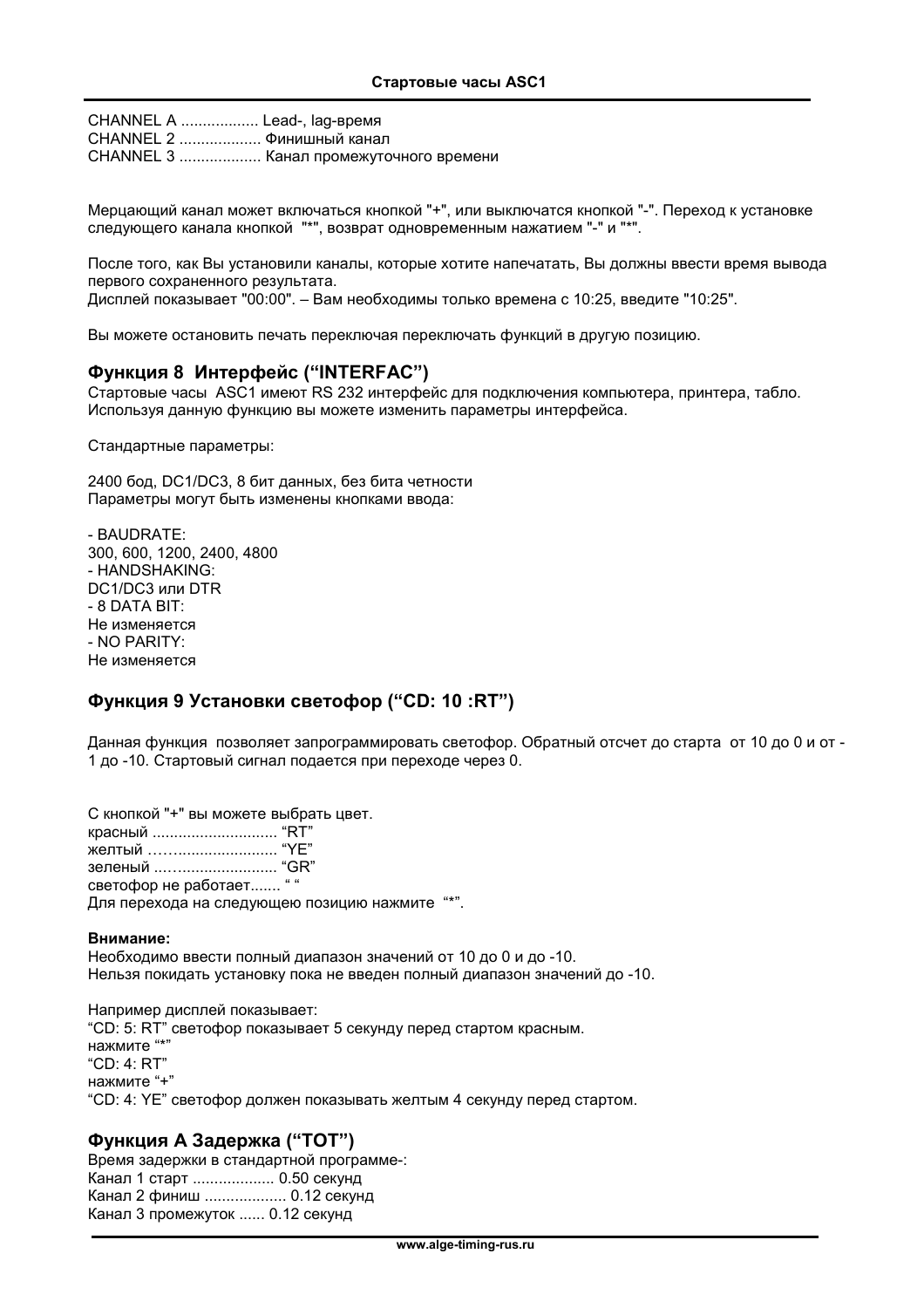Используя клавиши ввода можно изменить время задержки. Возможное время задержки:  $0.0$  (= 0.002), 0.03, 0.12, 0.5, 1.0, 1.5, и 2.0 секунд.

## Функция В Интервалы времени ("COUNT-DO")

Время интервала является временем между двумя обратными отсчетами. Каждая программа имеет три времени интервала. Вы можете переключиться из одного времени интервала на друге с помощью функции F или дистанционным контролером ASC-ТЕЛЕ.

Стандартные интервалы можно изменять кнопками ввода. Вы можете изменить только интервалы, которые не используются. Самый короткий интервал время - 12 секунд, самый длинный 9 минут 59 секунд.

Дисплей показывает (СЗ включен): "С1: 1:30" ........ интервал времени 1 - 1:30 минут "С2: 0:15" ........ интервал 2 - 15 секунд

#### ФУНКЦИЯ С Сброс стартового время часов ("UHR STELLEN")

Этой функцией Вы останавливаете стартовые часы и Вы можете установить новое время и произвести синхронизацию заново.

Установка аналогична как и при включении часов

#### Функция D Выбор программы "PROGR"

Если Вы хотите выбрать другую программу. Вы можете сделать это используя данную функцию. Дисплей показывает мигающий номер используемой программы.

Дисплей показывает: "PROGR: 1" ... программа 1

"PROGR: 5" ... программа 5

## ФУНКЦИЯ Е Сброс памяти ("CLEAR")

Для очистки памяти нажмите "\*". Дисплей показывает "sure" подтвердите очистку памяти нажатием "\*".

#### Функция F Смена интервала времени ("С1: 1:30")

В этой функции Вы можете выбраться между двумя возможными интервалами (Вы можете изменить интервал времени с помощью функции В).

Для смены интервала нажмите "\*". например (\*) .... "С1: 1:30"  $(*)$  .... "C2: 1:00"  $(*)$  .... "C3: 0:40"